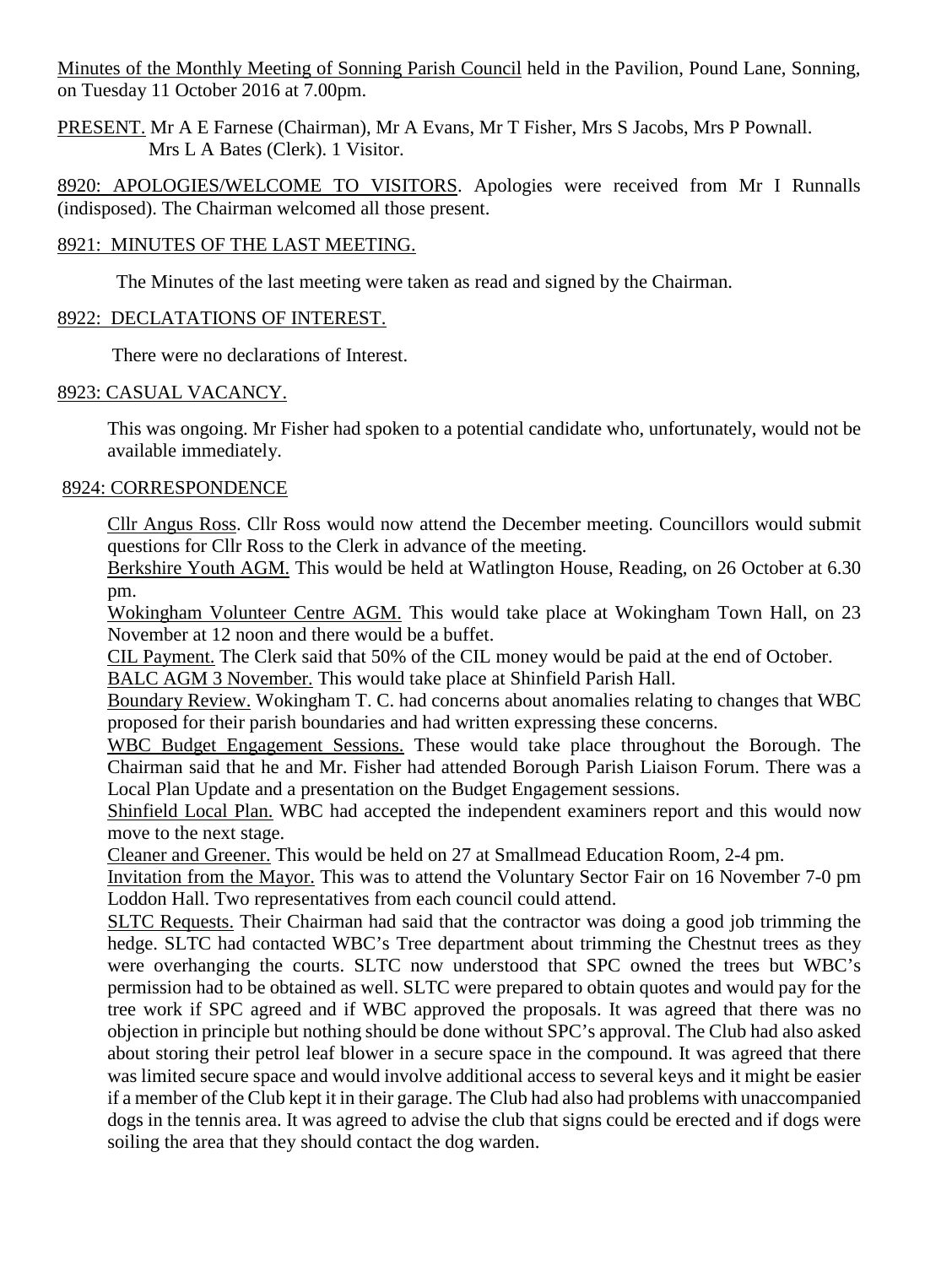# 8925: PLANNING.

Report. The Chairman said that the Listed Building application at the Great House (161872), had been withdrawn, the full application was ongoing. Fairlawn Thames Street (162015) had been approved. The Chairman would be on holiday and Mr Fisher would chair the next planning meeting. **The following applications were on going**)**:** Reading Blue Coat School Sonning Lane (152342- F/2014/2319) split decision: Holme Park Farm House, Holme Park Farm Lane (153218): 31 Old Bath Road (160624: Sonning Golf Club (161529): 20 Old Bath Road (161638): Microsoft Campus Thames Valley Park (161733): Reading Blue Coat School (161860) F/2014/2319. Chestnut House Mustard Lane (161970): The Great House (161871). The Great House (161872): 3 Old Well Court Thames Street (162138). 16 Glebe Lane (162493).

**The following applications had been approved**: Fairlawn Thames Street (162015) **The following applications had been refused**. There were no refusals.

**The following new applications had been received.** 14 Glebe Lane (162492). Erection of a single storey front extension to the existing dwelling. New Lodge Mustard Lane (16 2664) Conversion of part of garage to office accommodation and erection of a single storey side extension.

### 8926: CONSERVATION AREA ASSESSMENT.

Mr Hart had written to WBC, expressing SPC's and Society's concerns, regarding changes made to the CAA document prior to approval by WBC's executive. Mr Stephens had agreed to a joint meeting at Shure End on 14 October. The Chairman, Mr Fisher, the Clerk and Mr Hart would attend. Mr Fisher said that it would delay the consultation, if changes were made, making it necessary for the document to go back for executive approval.

### 8927: QUESTIONS FOR BOROUGH COUNCILLOR.

In the absence of Cllr Haines there were no question

### 8928: PARISHIONER QUESTIONS

The Chairman and Mr Fisher would attend the next Major Projects meeting on 18 October.

#### 8929: FINANCE.

.

a) Payment of Accounts Mr Morrison proposed and Mrs Jacobs seconded making the following payments and these were unanimously approved.

| Date       | Chq.   | Name        | Service item | Gross   | <b>VAT</b> | <b>Net</b> | Committee         | Sub-Com.             |
|------------|--------|-------------|--------------|---------|------------|------------|-------------------|----------------------|
| 15 Aug 16  | 100314 | C Gilson    | Int. Audit   | 45.00   | 0.00       | 45.00      | <b>ADMIN</b>      | Admin Audit          |
| 7 Sept 16  | 100316 | Alpha       | Pav. Doors   | 1457.00 | 242.83     | 1214.17    | <b>PAVILION</b>   | Pav. Repairs         |
| 7 Sept 16  | 100317 | Henley Land | Main Mow     | 245.00  | 00.00      | 245.00     | <b>RECREATION</b> | Rec Mowing           |
| 7 Sept 16  | 100317 | Henley Land | Mow SCC      | 65.00   | 00.00      | 65.00      | <b>SPORTS</b>     | <b>Sports Mowing</b> |
| 7 Sept 16  | 100318 | Son. Land   | Mow Play     | 56.00   | 00.00      | 56.00      | <b>RECREATION</b> | Rec. Mowing          |
| 7 Sept 16  | 100318 | Son. Land   | Mow Wharf    | 56.00   | 0.00       | 56.00      | <b>ENVIRON</b>    | Environ. Mow         |
| 7 Sept 16  | 100318 | Son. Land   | Rec. Hedge   | 100.00  | 0.00       | 100.00     | <b>RECREATION</b> | Rec. Hedges          |
| 7 Sept 16  | 100318 | Son. Land   | Allot. Hedg  | 120.00  | 0.00       | 120.00     | <b>ENVIRON</b>    | Allot hedge          |
| 7 Sept 16  | 100319 | <b>ISS</b>  | Dog Bins     | 104.00  | 17.33      | 86.67      | <b>AMENITIES</b>  | Dog Bin              |
| 7 Sept 16  | 100320 | M Pownall   | Cones $x$ 12 | 112.75  | 18.79      | 93.96      | <b>RECREATION</b> | Rec. Misc.           |
| 20 Sept 16 | 100321 | K Trimmings | Litter $x$ 2 | 300.00  | 0.00       | 300.00     | <b>HIGHWAYS</b>   | Highways litter      |
| 20 Sept 16 | 100322 | M Pownall   | Locksmith    | 397.00  | 0.00       | 397.00     | <b>PAVILION</b>   | Pav. Misc            |
| 20 Sept 16 | 100323 | <b>PHMC</b> | Office rent  | 221.00  | 0.00       | 221.00     | <b>ADMIN</b>      | Admin Rent           |
| 20 Sept 16 | 100324 | Henley Land | Main Mow     | 245.00  | 0.00       | 245.00     | <b>RECREATION</b> | Rec. Mowing          |
| 20 Sept 16 | 100325 | T. Water    | Various      | 198.65  | 0.00       | 198.65     | <b>ADMIN</b>      | Admin. Misc          |
|            |        |             | <b>Total</b> | 3722.40 | 278.95     | 3443.45    |                   |                      |

PAYMENT OF ACCOUNTS OCTOBER '16 (1 TO 30 SEPT)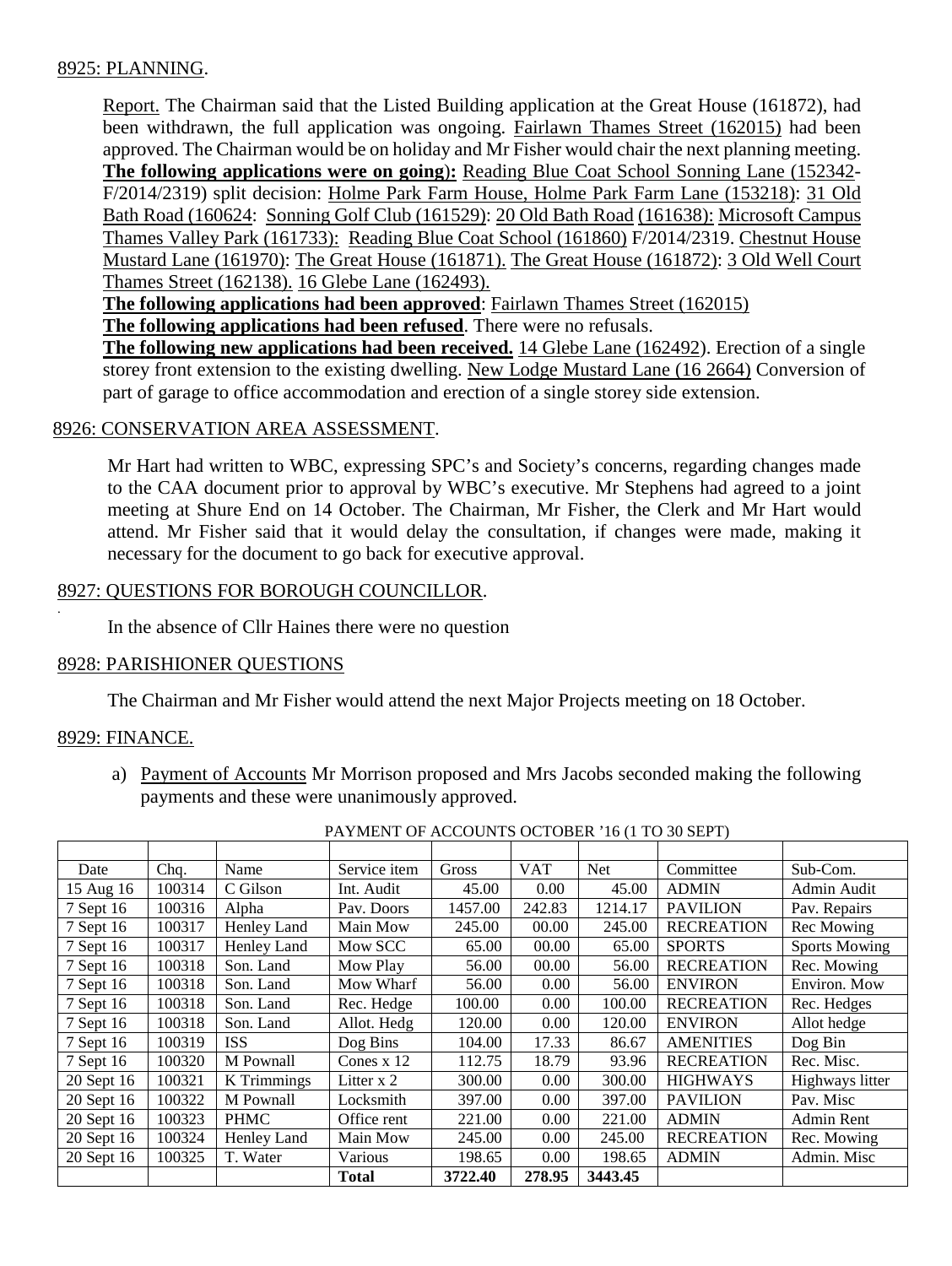# 8930: HIGHWAYS.

The Chairman had received answers from Mr Horton and would copy them to Mr Evans. Double Yellow Lines – Pound Lane. It would not be possible to install these until 2018 and it would be three to four years before any other roads could be considered.

Closing Bridge to Carry out Light Repairs. The WBC Street Works Team would need to co-ordinate this.

Move 30 mph Sign in Pound Lane closer to A4. This would require a Road traffic Order.

Speed Signs. Mr Evans would need to contact Mr Horton to agree positions.

Pound Lane Crossing Light. The Clerk would contact Street Lighting about this.

Mr Evans said that he would need to know positions in order to place the order with Westcotec. He had circulated information on the signs and Hurst had recommended Westcotec. Westcotec would supply supports for a number of locations so that only the camera would need to be moved to the other locations. The cost would be in the region of £3,000 and the offer from Hurst, to carry out traffic monitoring, was still available. Lorries could be tracked this way and suitable positions could include, Sonning Bridge, outside the School in Pound Lane and the top or bottom of Sonning Lane. Mrs Pownall said that it had been suggested that painting the gateway in Sonning Lane might alert drivers to the fact that they were entering a 20 mph zone and 20 mph stickers would reinforce this. Mr Evans proposed that Westcotec should be asked to quote for the work, including £250 for the signs to flash 20 mph. Mr Fisher seconded and this was unanimously approved. The Clerk would ask if CIL funding could be used to pay for the speed signs. Mr Evans would circulate the proposed positions for the signs to everyone, once he had them.

# 8931: RECREATION AND ENVIRONMENT W.G.

- a) Mrs Pownall said that she had spoken to Mr Simpson about a security camera and a video, which he could supply free of charge. Signs warning that the pavilion was under security surveillance had been suggested together with an internal camera and an outside camera. There was also a 4G system that sent photographs to mobile phones. Mrs Pownall would check prices. There were alarms already on the side doors.
- b) Safety Checks. Mrs Pownall would check the equipment and Mr Pownall would attend to the damaged concrete on the skate park.
- c) Water Drain-Off Work. Mr Beckinsale would now do the work in October due to pressure of work.
- d) Quotes for the Playground. Proludic had provided an alternative quote at £6,118 for a new swing and walkways and £1755 for a new safety surface under an adjoining piece of equipment. Mrs Pownall proposed accepting the quote, Mr Fisher seconded and this was unanimously approved.
- e) Wharf Works. The Chairman would check out the seat, which was deteriorating.
- f) Pavilion Door. An emergency locksmith had to be called out in order to access the damaged door at a cost of £397.00. Mr Morrison proposed paying the invoice, Mr Fisher seconded and this was unanimously approved.

### 8932: TECHNICAL SERVICES.

Safety Checks. The Chairman had carried out the safety checks.

 Lighting Upgrade. Mr Fisher said that the next stage was to consider the heritage lighting. Quote for Posts. The Chairman had been unable to progress this but would do so as soon as he recovered from his fractured hip.

Allotments. Mrs Jacobs had cut back the brambles on the allotments and the rat man had carried out the regular inspection. Mrs Jacobs had also cut the growth from around the light sensor